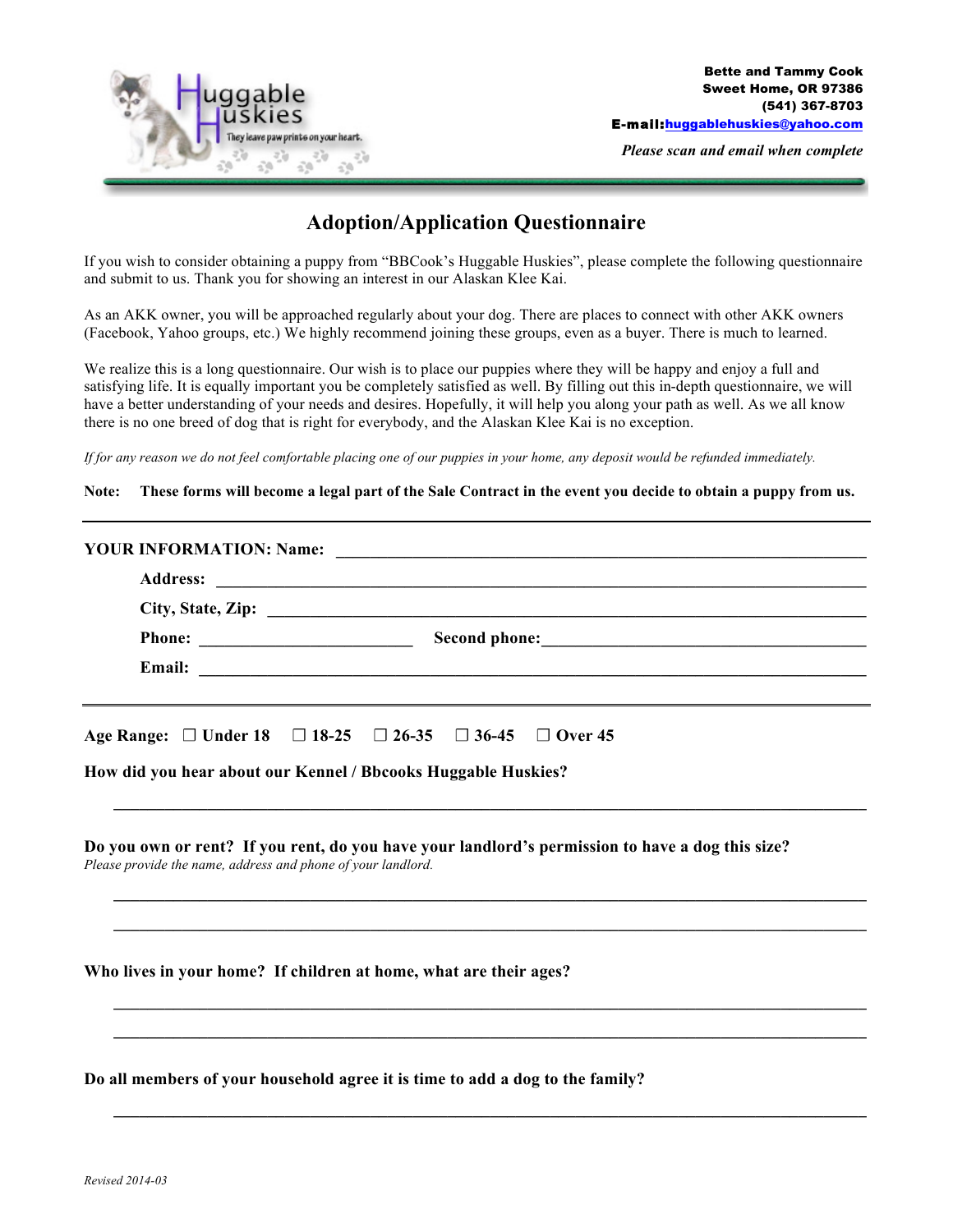If you rent or live with family or friends, there may be limitations for a dog to be living there. If so, what limitations do vou have to abide by?

**Describe your basic household schedule?** AKK can be left alone, but it is not advisable to leave an AKK alone for too long and/or for too many days.

Do you travel and/or take your dog with you place throughout the week? Please describe how you will keep your dog safe when traveling.

How many dogs do you own now?

What breeds do you currently own and have you owned in the past?

If you currently own dogs, have they been spayed or neutered? If not, why?

Which breeds were you happiest with? What traits did those dogs have that pleased you?

Which breeds did you own that were not what you expected? What was it about them?

What happened to the dogs you no longer own?

What attracted you to this breed, and what concerns do you have about this breed?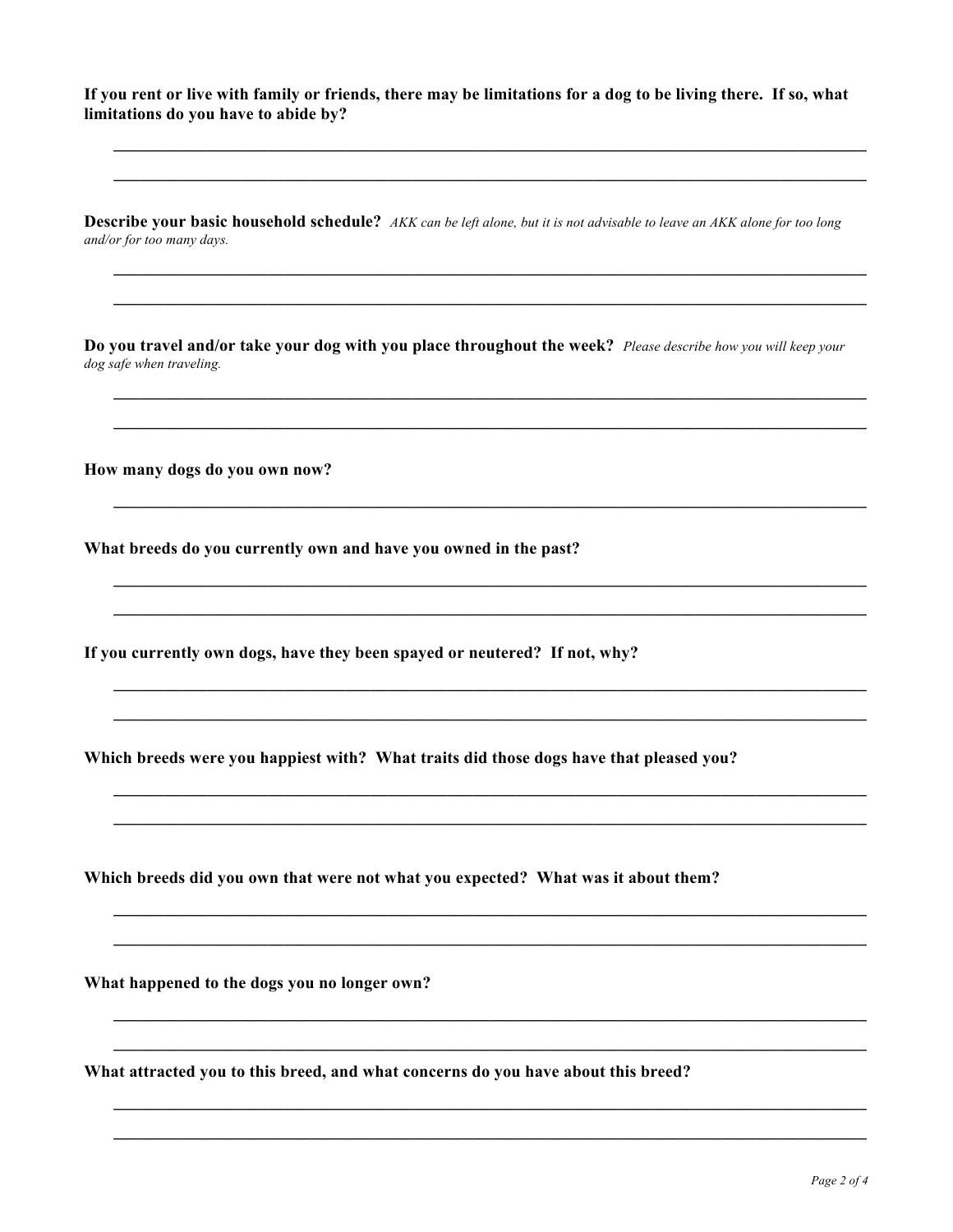**Have/will your children be trained on proper treatment of a pet? Describe your training.**

**Describe tools you may use to train/handle your dog i.e. collars, harnesses, etc.** *Please be specific as to type.*

**\_\_\_\_\_\_\_\_\_\_\_\_\_\_\_\_\_\_\_\_\_\_\_\_\_\_\_\_\_\_\_\_\_\_\_\_\_\_\_\_\_\_\_\_\_\_\_\_\_\_\_\_\_\_\_\_\_\_\_\_\_\_\_\_\_\_\_\_\_\_\_\_\_\_\_\_\_\_\_\_\_\_\_\_\_\_\_\_ \_\_\_\_\_\_\_\_\_\_\_\_\_\_\_\_\_\_\_\_\_\_\_\_\_\_\_\_\_\_\_\_\_\_\_\_\_\_\_\_\_\_\_\_\_\_\_\_\_\_\_\_\_\_\_\_\_\_\_\_\_\_\_\_\_\_\_\_\_\_\_\_\_\_\_\_\_\_\_\_\_\_\_\_\_\_\_\_**

**\_\_\_\_\_\_\_\_\_\_\_\_\_\_\_\_\_\_\_\_\_\_\_\_\_\_\_\_\_\_\_\_\_\_\_\_\_\_\_\_\_\_\_\_\_\_\_\_\_\_\_\_\_\_\_\_\_\_\_\_\_\_\_\_\_\_\_\_\_\_\_\_\_\_\_\_\_\_\_\_\_\_\_\_\_\_\_\_**

**\_\_\_\_\_\_\_\_\_\_\_\_\_\_\_\_\_\_\_\_\_\_\_\_\_\_\_\_\_\_\_\_\_\_\_\_\_\_\_\_\_\_\_\_\_\_\_\_\_\_\_\_\_\_\_\_\_\_\_\_\_\_\_\_\_\_\_\_\_\_\_\_\_\_\_\_\_\_\_\_\_\_\_\_\_\_\_\_ \_\_\_\_\_\_\_\_\_\_\_\_\_\_\_\_\_\_\_\_\_\_\_\_\_\_\_\_\_\_\_\_\_\_\_\_\_\_\_\_\_\_\_\_\_\_\_\_\_\_\_\_\_\_\_\_\_\_\_\_\_\_\_\_\_\_\_\_\_\_\_\_\_\_\_\_\_\_\_\_\_\_\_\_\_\_\_\_**

**\_\_\_\_\_\_\_\_\_\_\_\_\_\_\_\_\_\_\_\_\_\_\_\_\_\_\_\_\_\_\_\_\_\_\_\_\_\_\_\_\_\_\_\_\_\_\_\_\_\_\_\_\_\_\_\_\_\_\_\_\_\_\_\_\_\_\_\_\_\_\_\_\_\_\_\_\_\_\_\_\_\_\_\_\_\_\_\_**

**\_\_\_\_\_\_\_\_\_\_\_\_\_\_\_\_\_\_\_\_\_\_\_\_\_\_\_\_\_\_\_\_\_\_\_\_\_\_\_\_\_\_\_\_\_\_\_\_\_\_\_\_\_\_\_\_\_\_\_\_\_\_\_\_\_\_\_\_\_\_\_\_\_\_\_\_\_\_\_\_\_\_\_\_\_\_\_\_ \_\_\_\_\_\_\_\_\_\_\_\_\_\_\_\_\_\_\_\_\_\_\_\_\_\_\_\_\_\_\_\_\_\_\_\_\_\_\_\_\_\_\_\_\_\_\_\_\_\_\_\_\_\_\_\_\_\_\_\_\_\_\_\_\_\_\_\_\_\_\_\_\_\_\_\_\_\_\_\_\_\_\_\_\_\_\_\_**

**\_\_\_\_\_\_\_\_\_\_\_\_\_\_\_\_\_\_\_\_\_\_\_\_\_\_\_\_\_\_\_\_\_\_\_\_\_\_\_\_\_\_\_\_\_\_\_\_\_\_\_\_\_\_\_\_\_\_\_\_\_\_\_\_\_\_\_\_\_\_\_\_\_\_\_\_\_\_\_\_\_\_\_\_\_\_\_\_**

**\_\_\_\_\_\_\_\_\_\_\_\_\_\_\_\_\_\_\_\_\_\_\_\_\_\_\_\_\_\_\_\_\_\_\_\_\_\_\_\_\_\_\_\_\_\_\_\_\_\_\_\_\_\_\_\_\_\_\_\_\_\_\_\_\_\_\_\_\_\_\_\_\_\_\_\_\_\_\_\_\_\_\_\_\_\_\_\_**

**\_\_\_\_\_\_\_\_\_\_\_\_\_\_\_\_\_\_\_\_\_\_\_\_\_\_\_\_\_\_\_\_\_\_\_\_\_\_\_\_\_\_\_\_\_\_\_\_\_\_\_\_\_\_\_\_\_\_\_\_\_\_\_\_\_\_\_\_\_\_\_\_\_\_\_\_\_\_\_\_\_\_\_\_\_\_\_\_ \_\_\_\_\_\_\_\_\_\_\_\_\_\_\_\_\_\_\_\_\_\_\_\_\_\_\_\_\_\_\_\_\_\_\_\_\_\_\_\_\_\_\_\_\_\_\_\_\_\_\_\_\_\_\_\_\_\_\_\_\_\_\_\_\_\_\_\_\_\_\_\_\_\_\_\_\_\_\_\_\_\_\_\_\_\_\_\_**

**What will be the primary quarters for your Alaskan Klee Kai?** *Please describe clearly.*

**Where will your dog be when there is no one at home?**

**Why do you feel your home would be a desirable place for one of our Alaskan Klee Kai?**

**Do you, or will you, have a fenced yard for you Alaskan Klee Kai? What kind of fencing?**  *Please describe fencing style clearly.*

**Why do you think you would be a good owner of an Alaskan Klee Kai? Describe the traits they have that would be a good fit.**

Are you presently a dog breeder?

If yes, list ALL breeds you own or CO-own:

**Have you ever been a dog breeder in the past? When and what breeds were you involved with? \_\_\_\_\_\_\_\_\_\_**

**Would you be willing to take your Alaskan Klee Kai to a professional dog training class?** *(This is highly suggested in order to socialize and to develop a good representative of the Alaskan Klee Kai.)*

**\_\_\_\_\_\_\_\_\_\_\_\_\_\_\_\_\_\_\_\_\_\_\_\_\_\_\_\_\_\_\_\_\_\_\_\_\_\_\_\_\_\_\_\_\_\_\_\_\_\_\_\_\_\_\_\_\_\_\_\_\_\_\_\_\_\_\_\_\_\_\_\_\_\_\_\_\_\_\_\_\_\_\_\_\_\_\_\_**

**Do you have any interest in showing/training your AKK for:**

☐ **Conformation** ☐ **Agility** ☐ **Obedience/Rally** ☐ **Other sport \_\_\_\_\_\_\_\_\_\_\_\_\_\_\_\_\_\_\_\_\_\_\_\_\_\_\_\_\_\_\_\_\_\_**